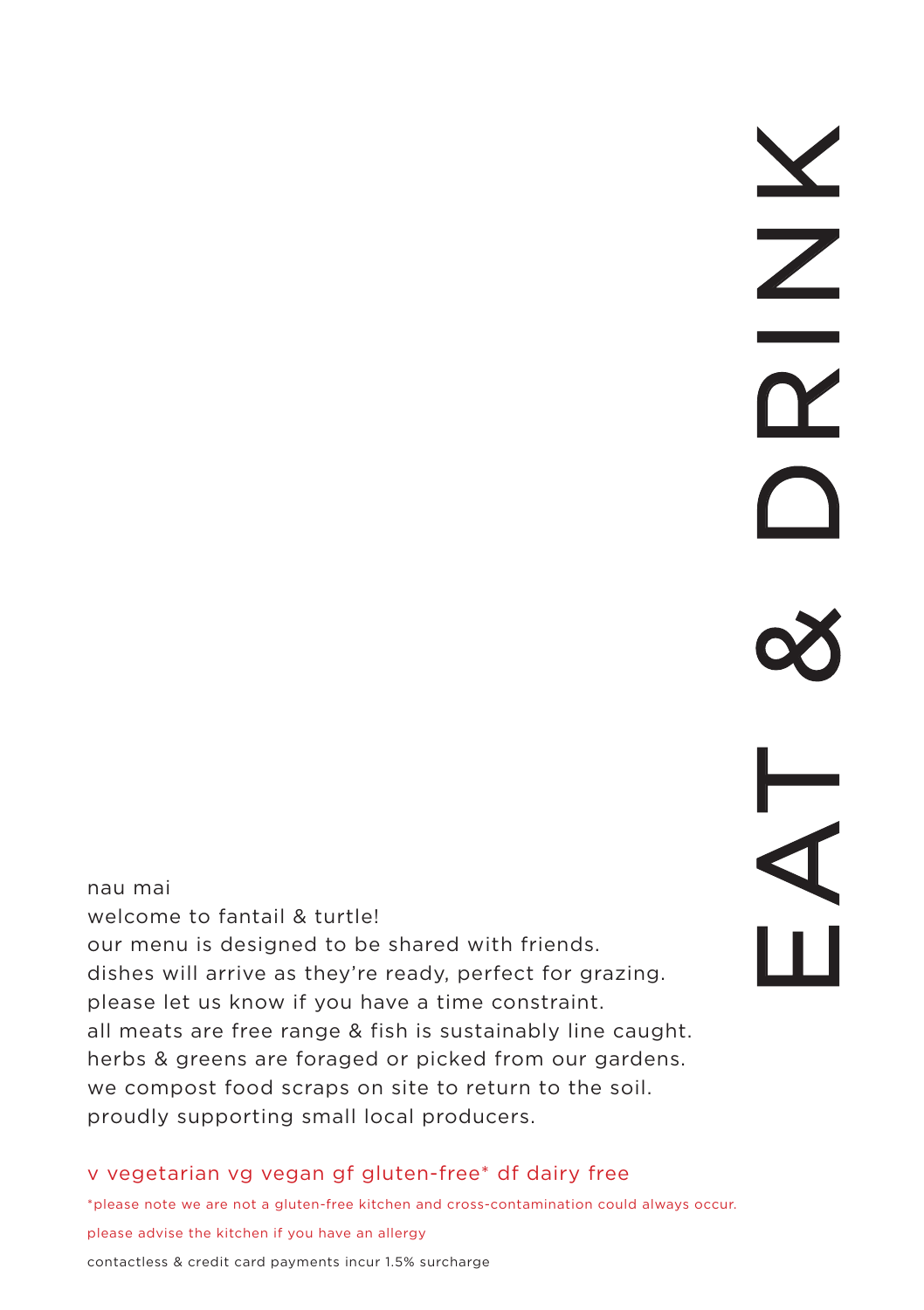|        | <b>III</b> MIXED OLIVES vg, gf<br>citrus, garlic, parsley                                                                        | 9                 |
|--------|----------------------------------------------------------------------------------------------------------------------------------|-------------------|
|        | HOUSE FOCACCIA V<br>garlic, kombu butter, olive oil, balsamic                                                                    | $12 \overline{ }$ |
|        | CHUNKY FRIES v, gf, df<br>house aioli or tomato                                                                                  | 10                |
|        | IN CHEF WE TRUST PLATTER<br>chef's selections from our menu and sometimes some secrets<br><b>O</b> chef's<br>small<br>large<br>Z | 55<br>95          |
| U      | JALAPEÑO WONTONS v<br>$\bullet$ ricotta, cheddar, sriracha mayo                                                                  | 16                |
| Ш      | ASIAN GREENS vg, gf, df<br>soy, garlic, ginger, chilli                                                                           | 16                |
| M-9PM  | BABY KUMARA & POTATOES vg, gf<br>herbs, cheddar, caper & tomato                                                                  | 15                |
| $\leq$ | SOMETHING SALAD gf<br>cos, bacon, pineapple, mayo, cured hens yolk                                                               | 16                |
|        | WEST COAST HEIRLOOM TOMATOES v, gf<br>buffalo mozzarella, basil, black vinaigrette, pine nut                                     | 19                |
|        | BUTTERMILK FRIED CHICKEN<br>buttermilk soaked free range thigh, japanese mayo or buffalo                                         | 19                |
|        | FREE HOUSE FISH BITES<br>beer battered wild-caught fish, tartare, lemon                                                          | 19                |
|        | THE LOX gf, df<br>beetroot cured salmon, fennel & lime, harakeke chip, mandarin                                                  | 22                |
|        | PORK BELLY gf<br>pickle, kumara & boil up                                                                                        | 20                |
|        | HAWKE'S BAY LAMB RIBS gf<br>carrot, horopito & harakeke dukkah                                                                   | 26                |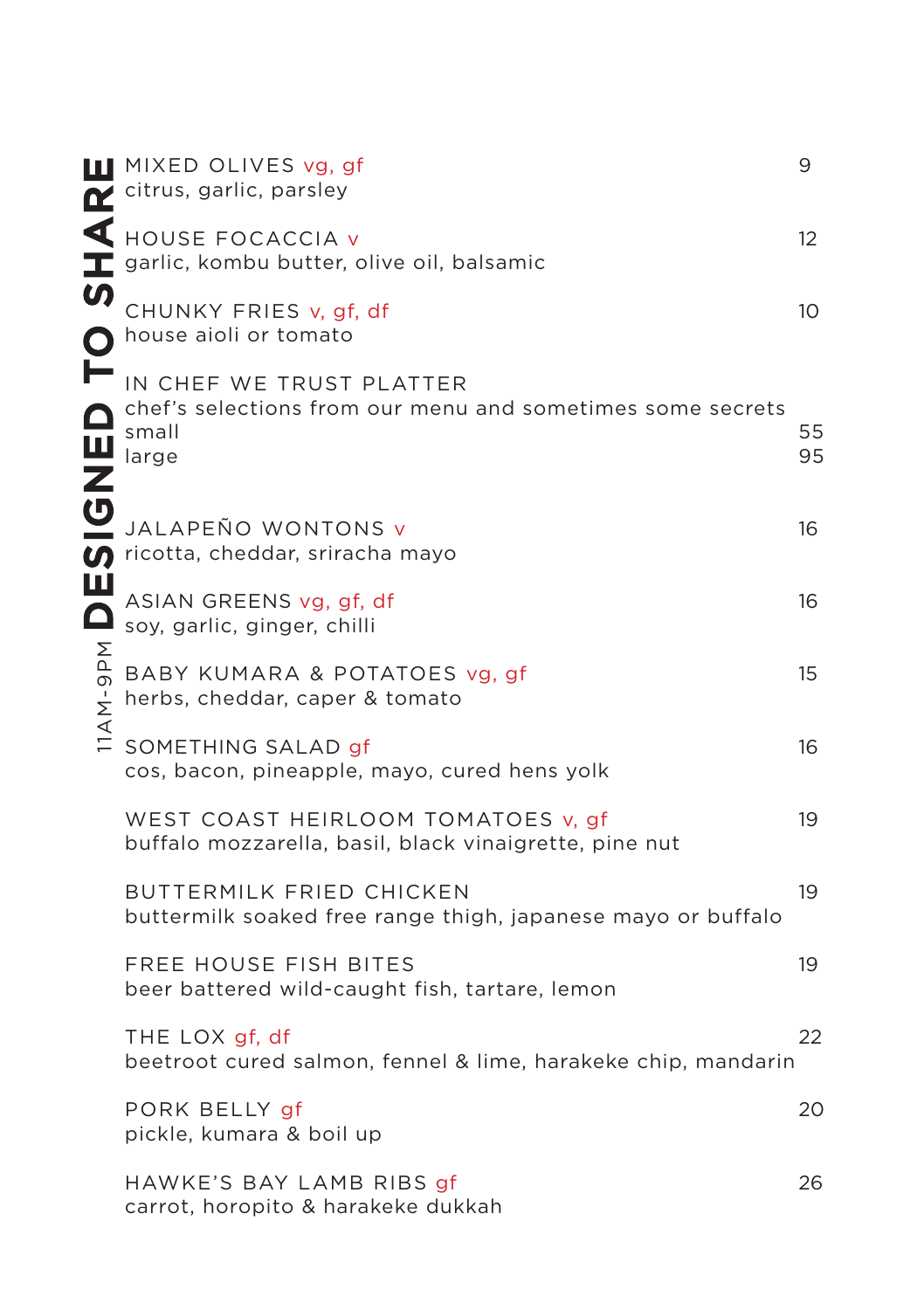|                | <b>BUFFALO v</b><br>basil, buffalo mozzarella, heirloom tomatoes, black vinaigrette      | 25               |
|----------------|------------------------------------------------------------------------------------------|------------------|
| Δ              | N FUNGI V<br>mushroom, shallot marmalade, truffle, confit garlic                         | 25               |
|                | <b>HEIHEI</b><br>grilled chicken, bacon, mushroom, gooseberry                            | 25               |
| $1A$ M-L $ATE$ | POAKA<br>free range pulled pork, bacon, jalapeño, guava                                  | 28               |
|                | <b>BILLY</b><br>roast wild goat, mushroom, black garlic                                  | 28               |
|                | <b>REME</b><br>braised hawke's bay lamb, olive, courgette, cured hen's yolk              | 28               |
|                | gf bases available                                                                       |                  |
|                | FOR THE YOUNG AT HEART TOO.                                                              |                  |
|                | <b>CHICKEN &amp; CHIPS</b><br>free range buttermilk fried chicken, fries, garden salad   | 15 <sup>15</sup> |
|                | <b>FISH BITES &amp; CHIPS</b><br>southermed line caught market fish, fries, garden salad | $15\,$           |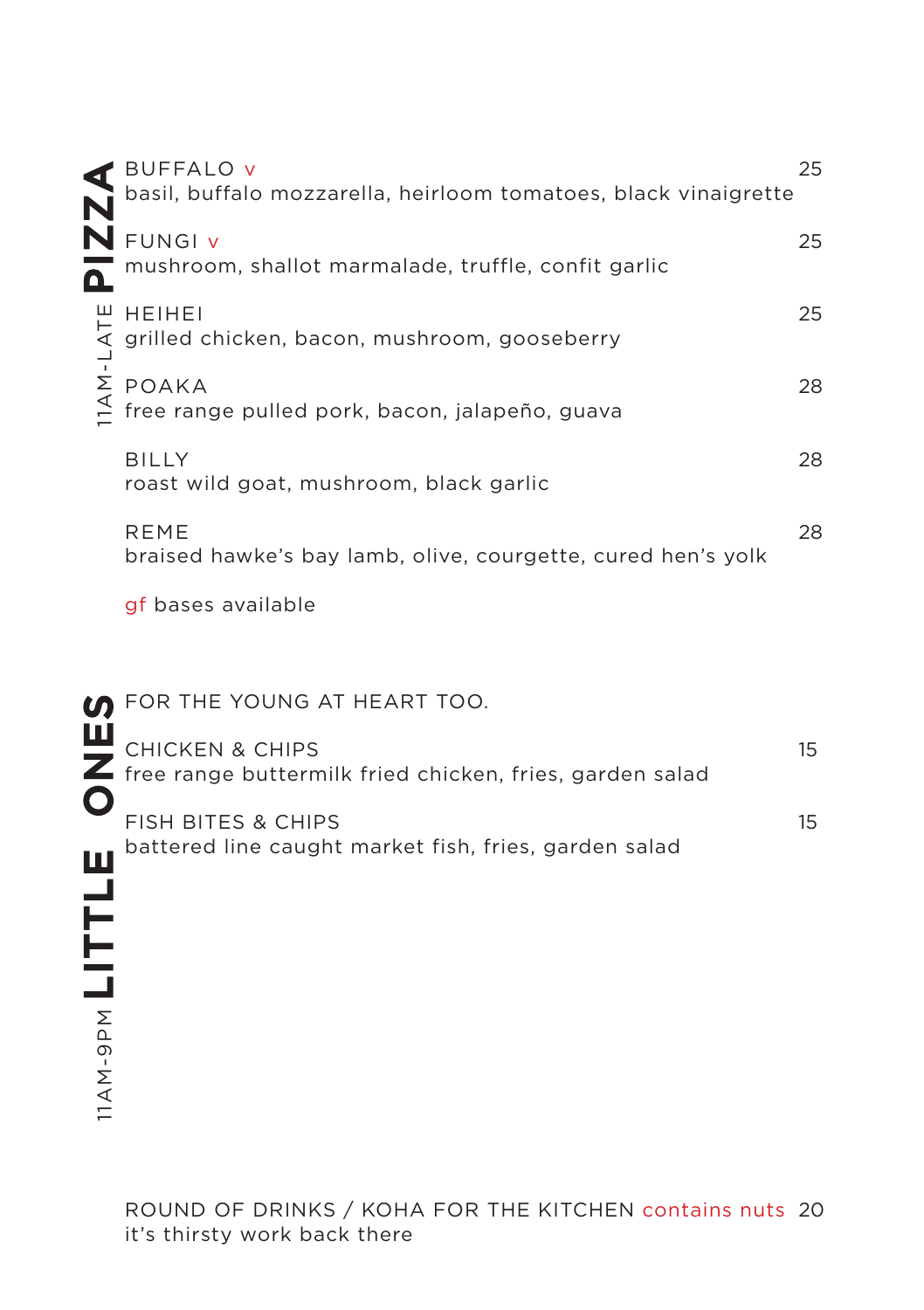|   | <b>MINI CHURROS</b><br>cinnamon sugar, butterscotch                                                                                                                                           | 15                         |
|---|-----------------------------------------------------------------------------------------------------------------------------------------------------------------------------------------------|----------------------------|
| Ш | DARK CHOCOLATE BROWNIE v, gf<br>L custard                                                                                                                                                     | 15                         |
| ⋖ | LOCAL CHEESEBOARD v, contains nuts<br>mercer vintage gouda 40g<br>little river estate tasman blue 40g<br>grinning gecko kau piro washed rind 40g<br>fruit, house preserves, cracker           | 45                         |
|   | <b>AFFOGATO</b><br>kohu road ice cream, millers espresso, whittakers<br>add liqueur +5<br>amaretto, baileys, kahlua, frangelico, quick brown fox<br>cardrona distillery rose rabbit orange +7 | 11                         |
|   | <b>IRISH COFFEE</b><br>millers espresso, chivas regal, bella vacca jersey, whittakers                                                                                                         | 14                         |
|   | <b>NIGHT CAPS</b><br>st. remy brandy 60ml<br>hennessy cognac 60ml<br>remy martin VSOP cognac 60ml<br>remy martin XO excellence champagne cognac 60ml                                          | $12^{1}$<br>16<br>25<br>60 |
|   | SWEET WINES BY THE BOTTLE<br>newton johnson l'illa chenin blanc<br>villefranche sauterne                                                                                                      | 56<br>58                   |
|   | MULLED WINE - spiced & brandy spiked<br>glass<br>carafe                                                                                                                                       | $12 \overline{ }$<br>35    |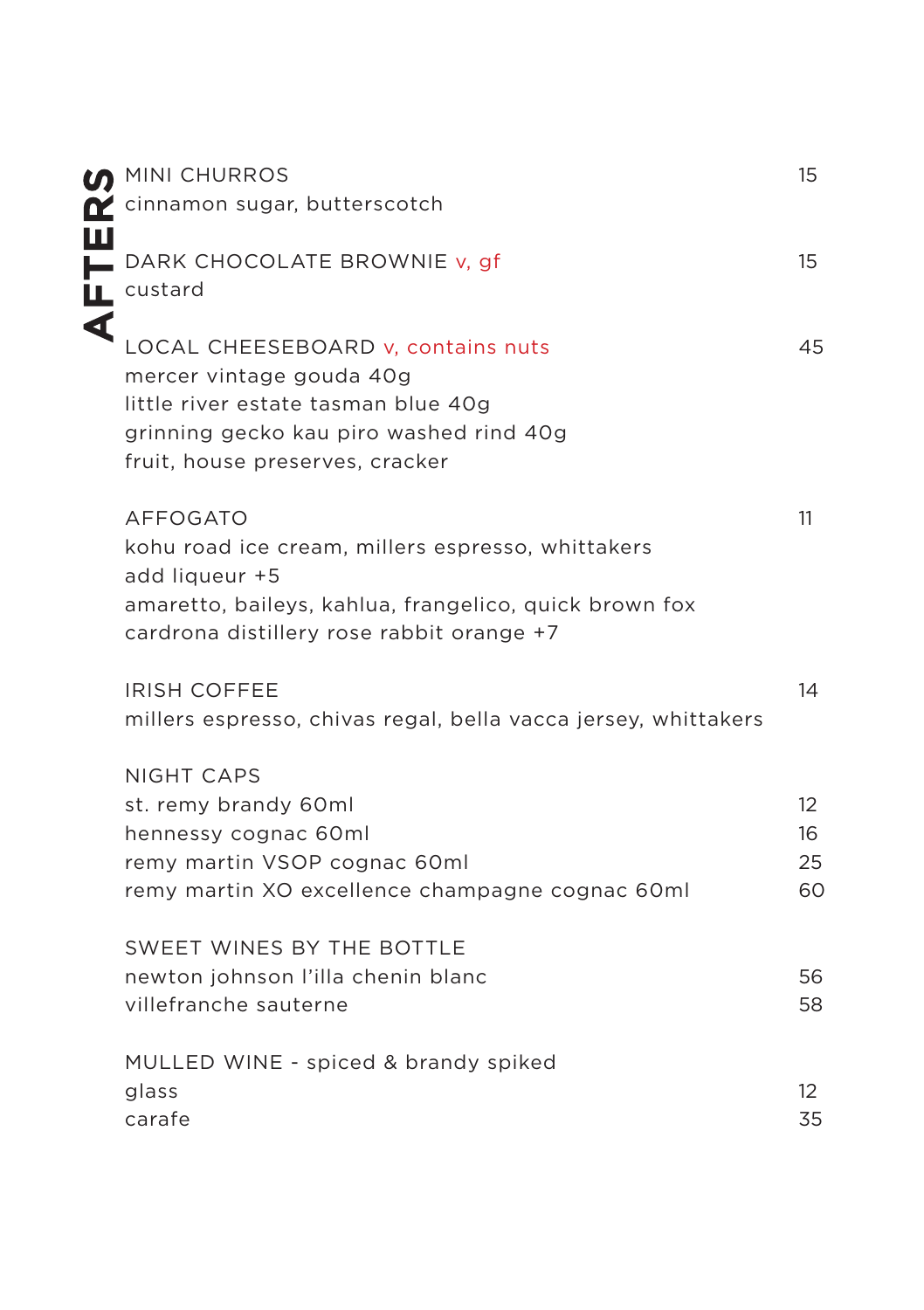|           | <b>D</b> FRESH, VIBRANT & AROMATIC              |                          | 48  |
|-----------|-------------------------------------------------|--------------------------|-----|
|           | baby doll sauvignon blanc marlborough '21       | 12<br>15                 |     |
|           | astrolabe sauvignon blanc marlborough '21       |                          | 60  |
|           | vieux preche sancerre france '16                | $\sim$                   | 59  |
|           | good company pinot gris marlborough '20         | $12 \overline{ }$        | 48  |
|           | bedin pinot grigio italy '19                    | 13                       | 52  |
|           | dr. loosen riesling germany '19                 |                          | 45  |
| HITE<br>F |                                                 |                          |     |
|           | CHARDONNAY                                      |                          |     |
|           | kumeu river village '21                         | 13                       | 52  |
|           | tony bish fat & sassy hawkes bay '21 v          | 15                       | 60  |
|           | seguinot petit chablis france '19               | $\overline{\phantom{0}}$ | 65  |
|           | smith & sheth cru heretaunga hawkes bay '18     | 18                       | 85  |
|           | kumeu river coddington vineyard '18             |                          | 98  |
|           | <b>FRUITY FOREIGN WHITES</b>                    |                          |     |
|           | secateurs chenin blanc south africa '17         |                          | 48  |
|           | anselmi san vincenzo soave italy '16            |                          | 55  |
|           |                                                 |                          |     |
|           | ORANGE / SKIN CONTACT                           |                          |     |
|           | unkel 'life's a beach' orange nelson '21        |                          | 65  |
|           | sato l'atypique pinot gris central otago '18 v  |                          | 75  |
|           | momento mori 'fistful of flowers' gippsland '21 |                          | 80  |
|           |                                                 |                          |     |
|           | ROSÉ                                            |                          |     |
|           | little darling rosé marlborough '21             | 12                       | 48  |
|           | kanonkop pinotage dry rosé south africa '21     | 13                       | 52  |
|           | unison rosé gimblett gravels '20 v              | 14                       | 56  |
|           | domaine houchart provence rosé france '20       | 15                       | 60  |
|           | <b>CHAMPAGNE &amp; SPARKLING</b>                |                          |     |
|           | bedin prosecco italy NV                         | 12                       | 48  |
|           | quartz reef NZ methode NV                       | 18                       | 80  |
|           | quartz reef NZ methode rosé NV                  |                          | 85  |
|           | pierre gimonnet & fils champagne brut NV        |                          | 130 |
|           |                                                 |                          |     |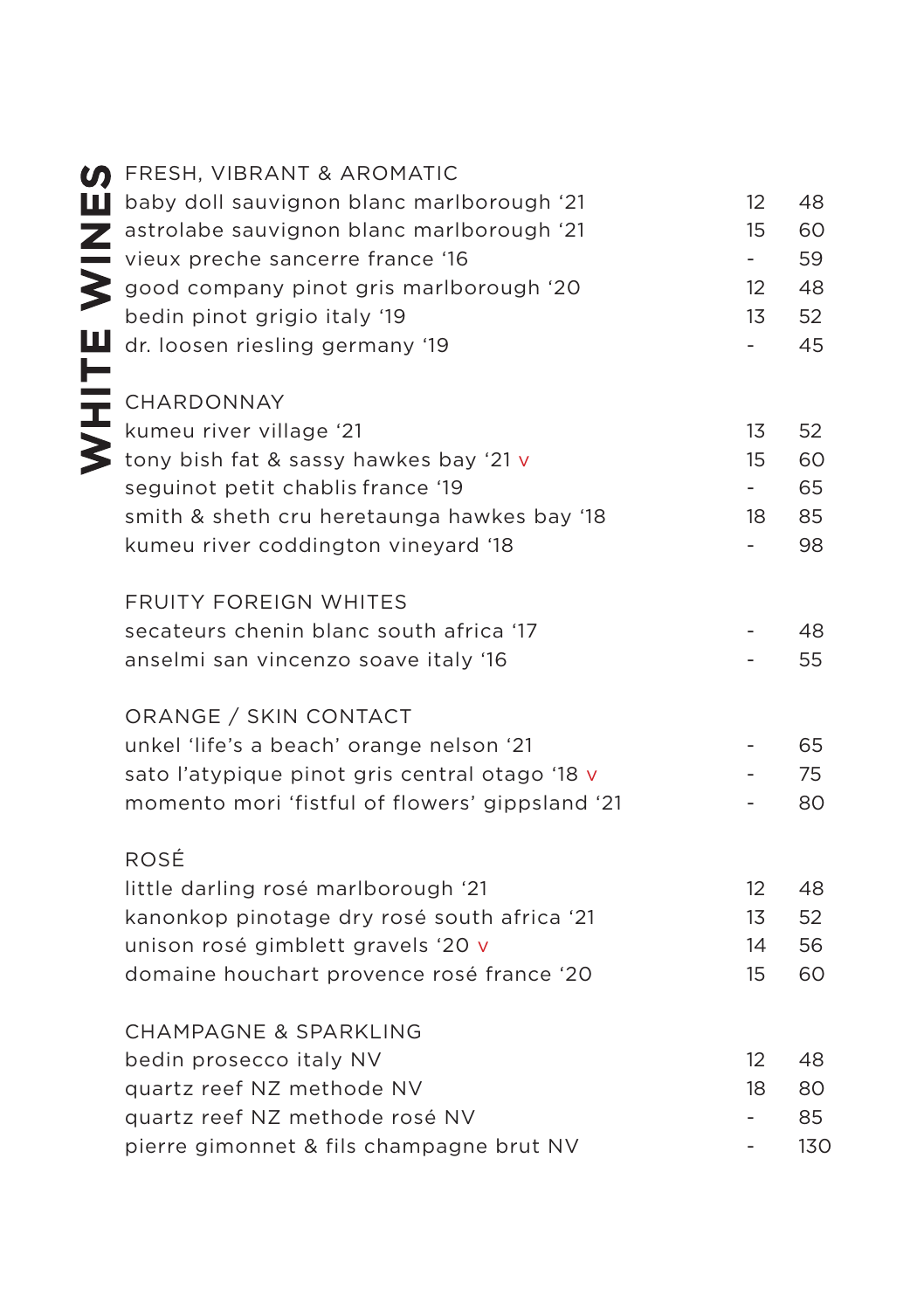| M                       | PINOT NOIR                                           |    |     |
|-------------------------|------------------------------------------------------|----|-----|
| ш                       | loop road central otago '20                          | 14 | 56  |
| $\overline{\mathbf{z}}$ | peregrine central otago '19                          | 18 | 85  |
|                         | pyramid valley north canterbury '18                  |    | 95  |
|                         | valli gibbston vineyard cental otago '19             |    | 120 |
|                         | SYRAH/SHIRAZ                                         |    |     |
| ш                       | teusner riebke shiraz barossa '19                    | 15 | 60  |
| QZ.                     | bilancia syrah hawkes bay '19                        | 16 | 65  |
|                         | craggy range syrah gimblett gravels '19              |    | 75  |
|                         | <b>CABERNET &amp; MERLOT</b>                         |    |     |
|                         | smith & co fdr cab/franc/merlot gimblett gravels '14 | 14 | 56  |
|                         | chateau villefranche bordeaux france '18             | 15 | 60  |
|                         | craggy range te kahu merlot/cabernet '19             | 16 | 65  |
|                         | unison merlot gimblett gravels '13                   |    | 65  |
|                         | smith & sheth cantera cabernet/tempranillo '18       |    | 110 |
|                         | craggy range sophia gimblett gravels '18             |    | 260 |
|                         | FOR THE ADVENTURER                                   |    |     |
|                         | moncagua malbec argentina '18                        | 13 | 52  |
|                         | serres crianza rioja spain '16                       |    | 48  |
|                         | riseccoli chianti classico italy '17                 |    | 70  |
|                         |                                                      |    |     |
|                         |                                                      |    |     |
|                         |                                                      |    |     |

SWEETS

**SWEET WINES BY THE BOTTLE** newton johnson l'illa chenin blanc Villefranche sauterne 56 58 - -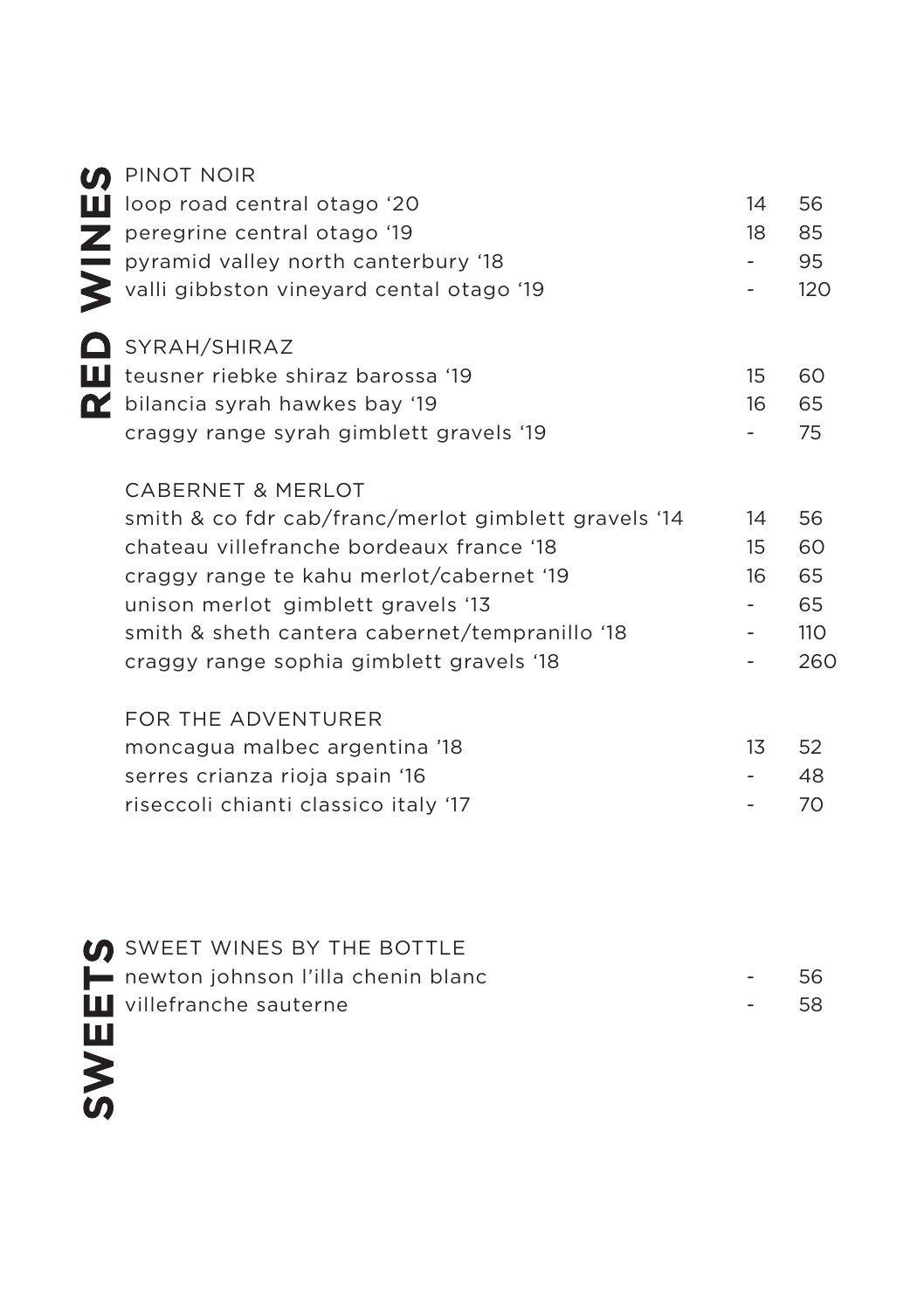| 2 1919 house gin, alchemy & tonic, lemon**                          | 12 |
|---------------------------------------------------------------------|----|
| bond store kawakawa, mediterranean tonic, cucumber*                 | 14 |
| 1919 classic, east imperial thai ginger, lemon**                    | 14 |
| melbourne gin, alchemy & tonic, rosemary & black pepper             | 14 |
| scapegrace, east imperial grapefruit, orange**                      | 14 |
| malfy blood orange, alchemy & tonic, orange                         | 14 |
| malfy pink grapefruit, fever tree mediterranean, lemon              | 15 |
| dancing sands dry, east imperial yuzu, orange**                     | 15 |
| dr beak garden gin, alchemy & tonic, cucumber**                     | 15 |
| sundown black doris plum gin, alchemy & tonic, orange <sup>**</sup> | 15 |
| gin mare, rhubarb & mandarin tonic, rosemary                        | 16 |
| awildian coromandel dry, alchemy & tonic, orange & thyme**          | 16 |
| hastings distillers east block 200, alchemy & tonic, thyme**        | 16 |
| four pillars shiraz, fever tree mediterranean, orange               | 16 |
| four pillars olive leaf, fever tree mediterranean, olive            | 16 |
| island gin, fever tree mediterranean, thyme*                        | 16 |
| scapegrace black, east imperial grapefruit, orange**                | 16 |
| curiosity sloe, prosecco, orange*                                   | 16 |
| dr beak gin, alchemy & tonic, kawakawa**                            | 16 |
| hendricks, burma, cucumber, juniper                                 | 16 |
| juno, east imperial burma, thyme**                                  | 16 |
| bathtub, east imperial burma, orange                                | 16 |
| blush rhubarb, east imperial thai ginger, lime**                    | 16 |
| blush boysenberry, burma, rosemary*                                 | 16 |
| blush citrus, east imperial burma tonic, orange**                   | 16 |
| white sheep milk & honey, mediterranean tonic, lavender*            | 16 |
| clemengold mandarin, thai ginger, orange                            | 16 |
| little biddy, east imperial yuzu tonic, star anise**                | 16 |
| rifters quartz, fever tree mediterranean, sage*                     | 18 |
| the botanist, rhubarb & mandarin tonic, lemon zest, thyme           | 18 |
| elephant, east imperial grapefruit, lemon                           | 18 |
| the source rosehip, east imperial yuzu, orange rind**               | 18 |
| garden grown botanica, fever tree aromatic, thyme                   | 20 |
| adelaide hills green ant, east imperial yuzu, citrus ants           | 20 |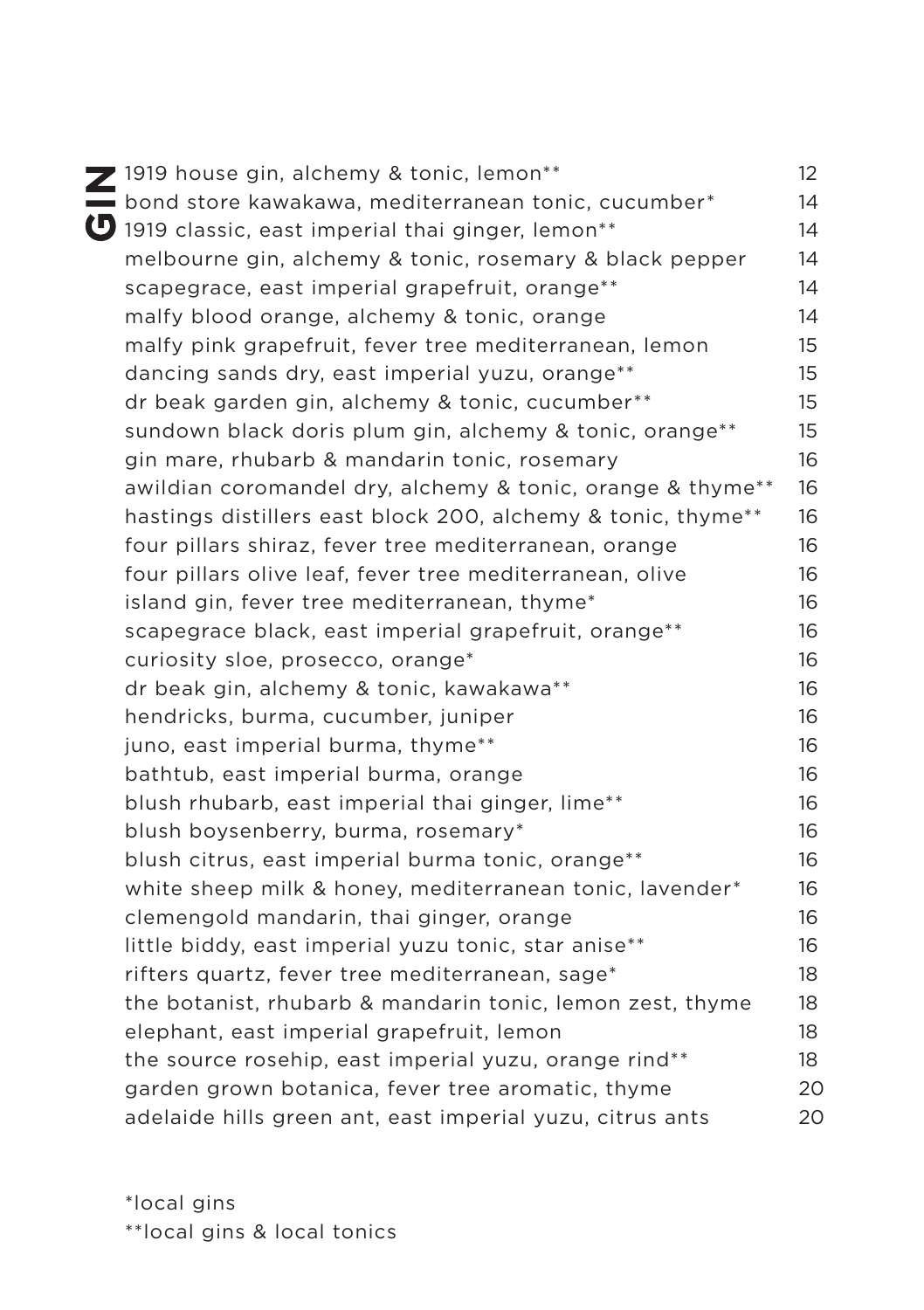## COCKTAILS

## SPRITZ

| aperol spritz - aperol, prosecco, soda, orange                | 14 |
|---------------------------------------------------------------|----|
| amalfi spritz - aperol, limoncello, prosecco, soda, lime      | 15 |
| hugo spritz - elderflower, prosecco, soda, mint, lemon        | 16 |
| raspberry spritz - chambord, prosecco, soda, rosemary         | 16 |
| blackcurrant spritz - creme de cassis, prosecco, soda, orange | 16 |
|                                                               |    |

### HOUSE COCKTAILS & SEASONALS

| woo woo - vodka, peach schnapps, cranberry, lime               | 16 |
|----------------------------------------------------------------|----|
| southside - scapegrace gin, lime, mint                         | 18 |
| negroni - scapegrace gin, campari, antica formula vermouth     | 20 |
| bloody shiraz gin sour - shiraz gin, lime, egg white, orange   | 20 |
| millers espresso martini - espresso, quick brown fox, vodka    | 20 |
| stonefruit sidecar - peach & apricot brandy, rose rabbit, lime | 20 |
| jasmine - gin, campari, cointreau, lime                        | 20 |
| hemingway sour - white rum, maraschino, lime, egg white        | 20 |
| madame faye joix - gin, fresh feijoa, lime, egg white          | 22 |
| black forest martini - vodka, creme de cacao, chambord,        | 22 |
| espresso                                                       |    |

### SHARED COCKTAILS (500ml)

| peach paloma - peach bomb, tequila, red grapefruit, lime | 28 |
|----------------------------------------------------------|----|
| ribeni - creme de cassis, vodka, native seltzer          | 28 |

### LOWER-ALCOHOL COCKTAILS

| italian spritz - not aperol, prosecco, orange                 | 14 |
|---------------------------------------------------------------|----|
| shepherd's delight - dry vermouth, gin, rhubarb, fennel, lime | 18 |
| lowgroni - not campari, sweet vermouth, dry london spirit     | 18 |

### NON-ALCOHOLIC COCKTAILS

| you're a virgin gary - cranberry, apple, mint, lime, passionfruit 16 |     |
|----------------------------------------------------------------------|-----|
| nojito - white cane spirit, lime, mint                               | 16  |
| amaretti sour - amaretti, lime, egg white                            | 18. |

| COCKTAIL FOR A CAUSE (proceeds to Autism NZ)       |    |
|----------------------------------------------------|----|
| irish maiden - whisky, cucumber, elderflower, lime | 20 |

12

MULLED WINE - spiced & brandy spiked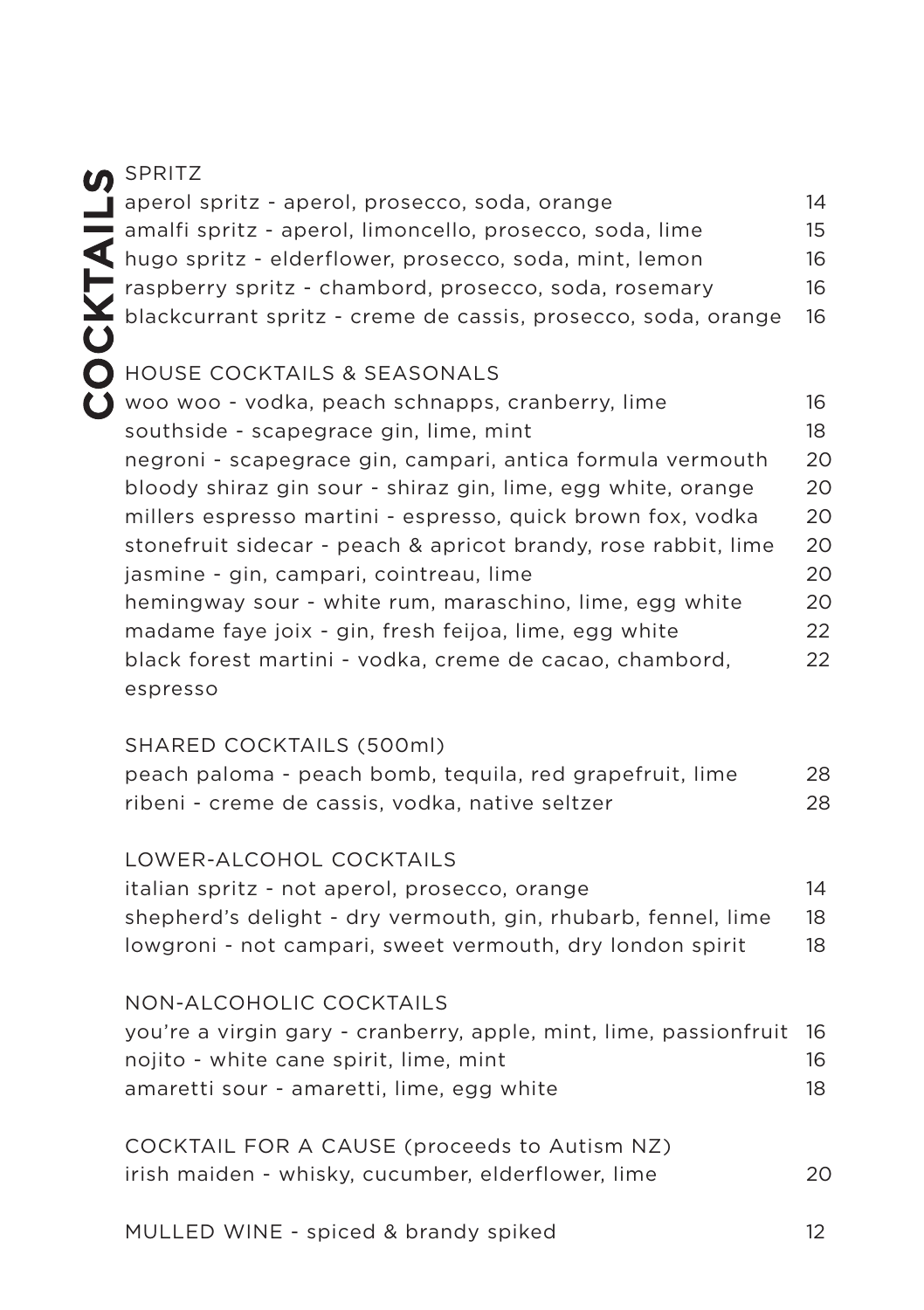The when it comes to beer, the fresher the better, and that means<br>no bottles. we're a proud freehouse, so our tap selection<br>changes more often than the alert level rules. please<br>check at the bar for the current offering, o  $\Delta$  no bottles. we're a proud freehouse, so our tap selection changes more often than the alert level rules. please check at the bar for the current offering, or ask us for a recommendation. if in doubt or not into the crafty stuff, our very own F&T Lager is a certified crowd pleaser. we also have a hand pull & real cask ale, served at 10° sessionable, low & 'zero' alcohol options are also available

|          | glass (480ml)<br>jug (1.8L)                     | from<br>from | 11<br>38          |
|----------|-------------------------------------------------|--------------|-------------------|
|          | stil vodka*                                     |              | $12 \overline{ }$ |
|          | 1919 house gin*                                 |              | $12 \overline{ }$ |
|          | jack daniels                                    |              | 12                |
| $\alpha$ | canadian club                                   |              | $12 \overline{ }$ |
| Δ        | stolen rum (gold, silver, dark)                 |              | $12 \overline{ }$ |
| ທ        | thomson two tone whisky*                        |              | 12                |
|          | woodford reserve bourbon                        |              | 14                |
|          | espolón blanco teguila                          |              | 14                |
|          | blush honey & rhubarb vodka*                    |              | 14                |
|          | crystal head vodka                              |              | 16                |
|          | the reid single malt vodka*                     |              | 16                |
|          | espolón reposado teguila                        |              | 15                |
|          | patrón XO cafe                                  |              | 15                |
|          | patrón silver                                   |              | 16                |
|          | patrón añejo                                    |              | 18                |
|          | agavero teguila liqueur                         |              | 16                |
|          | rumbullion rum                                  |              | 15                |
|          | honest rum*                                     |              | 15                |
|          | plantation 20yo rum                             |              | 18                |
|          | chivas regal scotch whisky                      |              | 14                |
|          | st. remy brandy 60ml                            |              | 14                |
|          | hennessy cognac 60ml                            |              | 16                |
|          | remy martin VSOP cognac 60ml                    |              | 25                |
|          | remy martin XO excellence champagne cognac 60ml |              | 60                |
|          |                                                 |              |                   |

\*locally owned & produced standard mixers included, east imperial or fever tree +2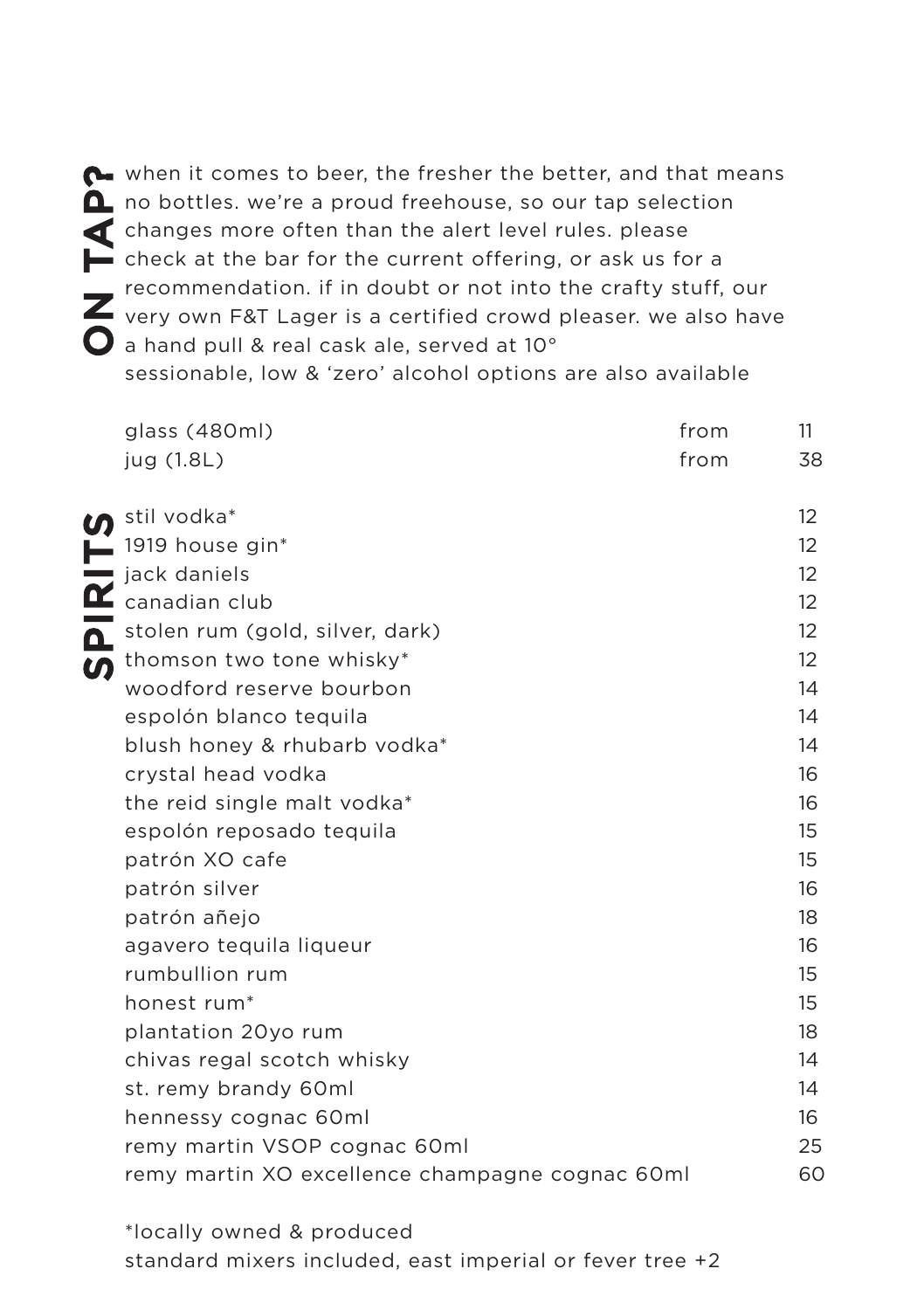| <b>M</b> HIGHLAND                    |    |
|--------------------------------------|----|
| aberlour 12yo                        | 14 |
| $\blacksquare$ glenfarclas 12yo      | 14 |
| $\triangleleft$ oban 14yo            | 14 |
| $\sum$ the macallan 12yo fine oak    | 18 |
| <b>II</b> ISLANDS                    |    |
| $\blacksquare$ jura 10yo             | 14 |
| talisker 10yo                        | 14 |
| highland park 12yo                   | 15 |
| <b>SPEYSIDE</b>                      |    |
| glenlivet 12yo                       | 14 |
| balvenie double wood 12yo            | 14 |
| cragganmore 12yo                     | 14 |
| singleton 15yo                       | 18 |
| <b>ISLAY</b>                         |    |
| laphroaig 10yo                       | 14 |
| ardbeg 10yo                          | 16 |
| caol ila 12yo                        | 16 |
| lagavulin 16yo                       | 18 |
| <b>NEW ZEALAND</b>                   |    |
| thomson manuka smoke progress report | 16 |
| GIN                                  |    |
| broken heart barrel aged             | 12 |
|                                      |    |

need a personal recommendation? ask for Travis. from time to time he may even have left a special bottle behind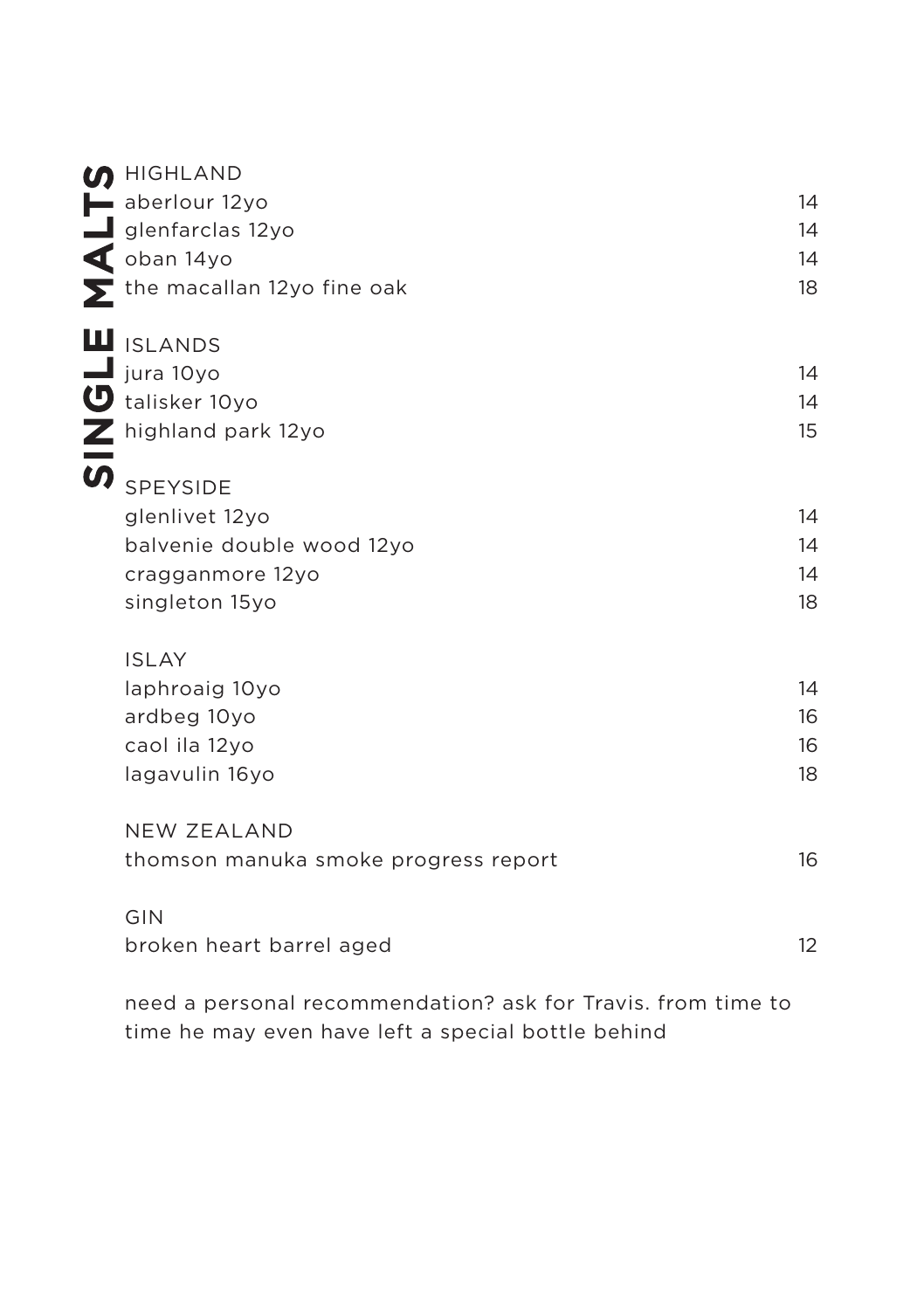|         | ECOLOGY & CO NON-ALCOHOLIC SPIRITS                  |                |  |
|---------|-----------------------------------------------------|----------------|--|
|         | london dry & indian tonic, lemon                    | 12             |  |
|         | asian spice & east imperial thai ginger ale, orange | 14             |  |
|         | HOUSE FERMENTED KOMBUCHA                            |                |  |
| $-ALCO$ | changes, please ask us what's pouring               | $\overline{7}$ |  |
|         | RAW COLD PRESSED JUICES                             |                |  |
|         | orange                                              | 6              |  |
|         | apple                                               | 6              |  |
| Ż<br>O  | cranberry                                           | 6              |  |
|         | SOBER DRIVER SODA & LIME                            | no charge      |  |
|         | <b>HOUSE SODAS</b>                                  |                |  |
|         | apple & elderflower                                 | 6              |  |
|         | citrus, cucumber & mint                             | 6              |  |
|         | feijoa & lime                                       | 6              |  |
|         | blood orange                                        | 6              |  |
|         | ginger beer                                         | 6              |  |
|         | old fashioned lemonade                              | 6              |  |
|         | alchemy & tonic hibiscus pink lemonade              | 6              |  |
|         | lemon, lime & bitters                               | $\overline{7}$ |  |
|         | MILLERS COFFEE - WASTE FREE                         |                |  |
|         | espresso, long black, americano                     | 4              |  |
|         | flat white, piccolo, macchiato, latte, cappuccino   | 5              |  |

mocha, belgian hot chocolate iced coffee, iced chocolate 5 7

### ABOUT THE MILK

our Bella Vacca A2 milk is on tap, creamy & non-homogenised we don't offer trim (it's not too good for you anyway) bonsoy soy and otis oat milks available we are proudly single use takeaway cup free

TEAS (TLEAF) english breakfast kawakawa, lemongrass & ginger